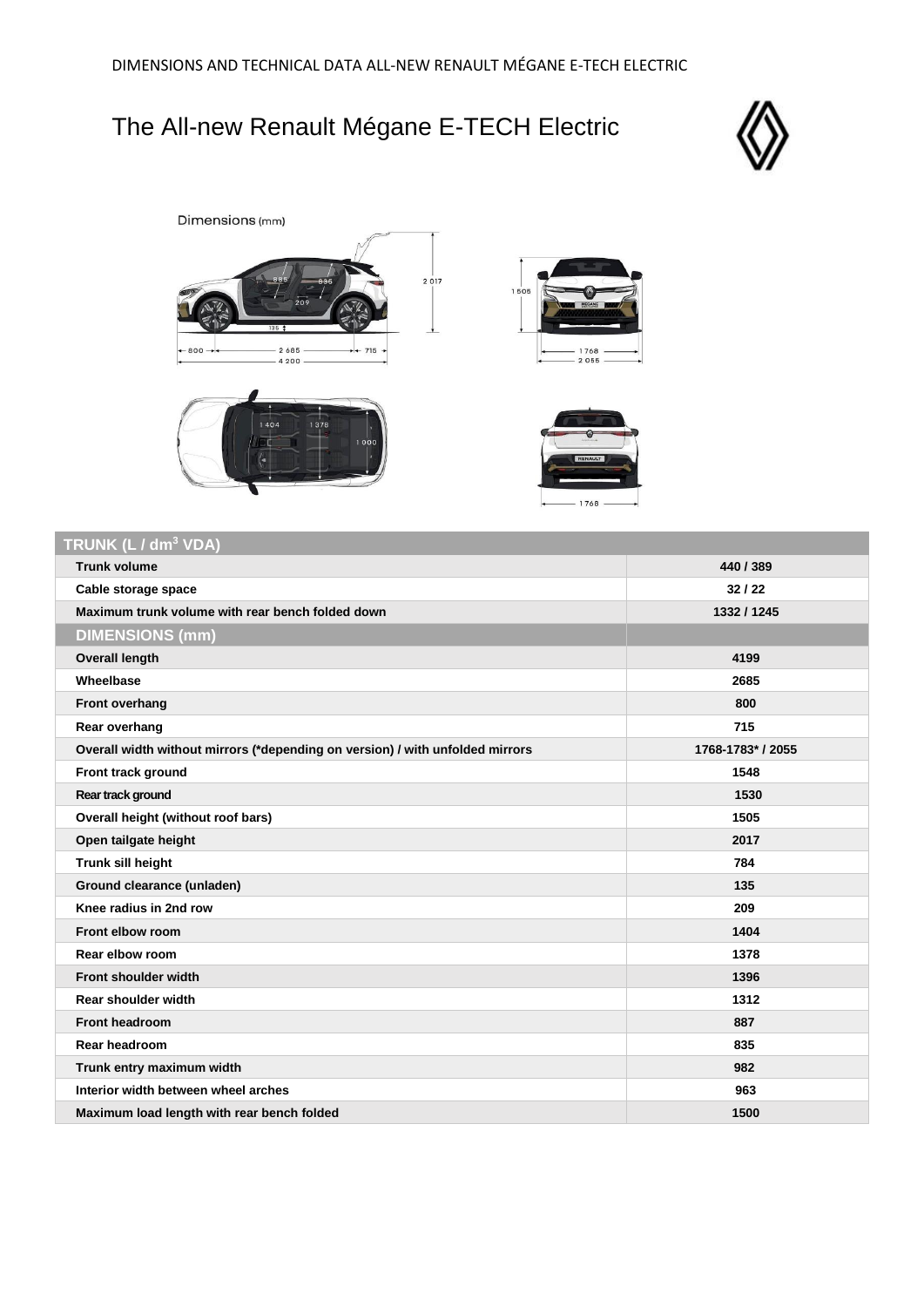|                                                            | <b>ALL-NEW MÉGANE E-TECH ELECTRIC</b>         |                                   |                                             |                                               |                                   |                                            |  |
|------------------------------------------------------------|-----------------------------------------------|-----------------------------------|---------------------------------------------|-----------------------------------------------|-----------------------------------|--------------------------------------------|--|
| Version                                                    | EV40 130ch<br><b>Standard Charge</b>          | EV40 130ch<br><b>Boost Charge</b> | <b>ER EV60 130ch</b><br><b>Super Charge</b> | <b>ER EV60 130ch</b><br><b>Optimum Charge</b> | EV60 220ch<br><b>Super Charge</b> | <b>EV60 220ch</b><br><b>Optimum Charge</b> |  |
| <b>ENGINE</b>                                              |                                               |                                   |                                             |                                               |                                   |                                            |  |
| Type                                                       | electrically excited synchronous motor (EESM) |                                   |                                             |                                               |                                   |                                            |  |
| Aproval protocol                                           | <b>WLTP</b>                                   |                                   |                                             |                                               |                                   |                                            |  |
| Maximum power (kW)                                         | 96                                            |                                   |                                             |                                               | 160                               |                                            |  |
| Maximum torque (Nm)                                        | 250                                           |                                   |                                             |                                               | 300                               |                                            |  |
| <b>BATTERY</b>                                             |                                               |                                   |                                             |                                               |                                   |                                            |  |
| Type                                                       | Lithium-ion                                   |                                   |                                             |                                               |                                   |                                            |  |
| Voltage (V)                                                | 400                                           |                                   |                                             |                                               |                                   |                                            |  |
| Capacity (kWh)                                             | 40<br>60                                      |                                   |                                             |                                               |                                   |                                            |  |
| Weight (kg) (+/-5)                                         | 290<br>394                                    |                                   |                                             |                                               |                                   |                                            |  |
| <b>PERFORMANCE</b>                                         |                                               |                                   |                                             |                                               |                                   |                                            |  |
| Top speed (kph)                                            | 150                                           |                                   |                                             | 160                                           |                                   |                                            |  |
| 0 - 100 km/h (s)                                           | 10                                            |                                   | 10,5                                        |                                               | 7,4                               |                                            |  |
| 1 000 m standing start (s)                                 | 32                                            |                                   | 32,4                                        |                                               | 28,7                              |                                            |  |
| Resumption 80-120 km/h                                     | 6,9                                           |                                   | 7,1                                         |                                               | 4,4                               |                                            |  |
| SCx                                                        | 0,713                                         |                                   | 0,676                                       |                                               | 0,713                             |                                            |  |
| <b>RANGE AND CONSUMPTION (WLTP)</b>                        |                                               |                                   |                                             |                                               |                                   |                                            |  |
| Combined cycle (km)                                        | 300                                           |                                   | 470                                         |                                               | 450                               |                                            |  |
| Approved consumption in the combined cycle (kWh/100<br>km) | 15,8                                          |                                   | 15,5                                        |                                               | 16,1                              |                                            |  |
| <b>CHARGING TIME (0-100%)</b>                              |                                               |                                   |                                             |                                               |                                   |                                            |  |
| Onboarded charger                                          | AC7                                           | AC22+DC85                         | AC7+DC130                                   | AC22+DC130                                    | AC7+DC130                         | AC22+DC130                                 |  |